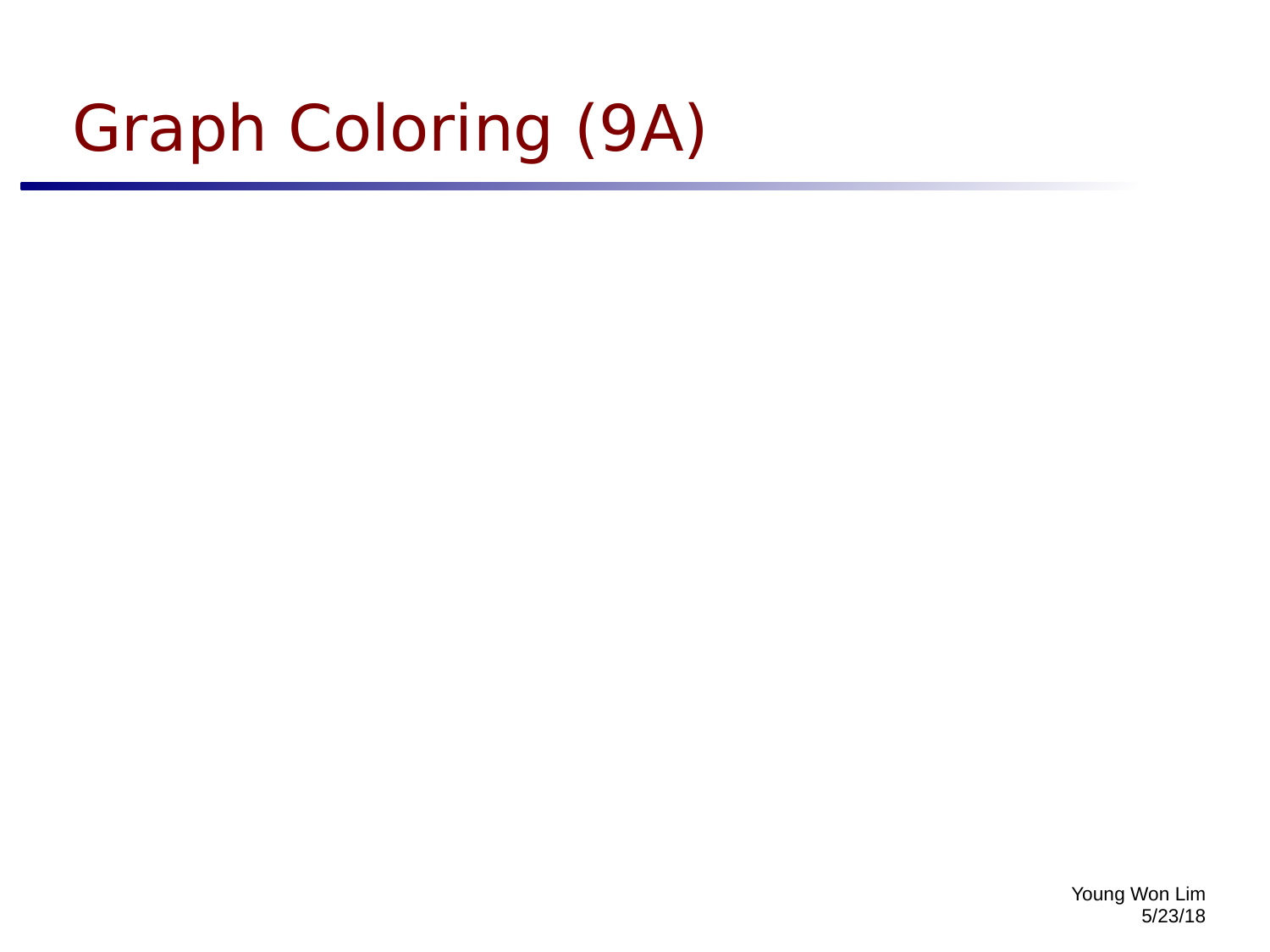Copyright (c) 2015 – 2018 Young W. Lim.

 Permission is granted to copy, distribute and/or modify this document under the terms of the GNU Free Documentation License, Version 1.2 or any later version published by the Free Software Foundation; with no Invariant Sections, no Front-Cover Texts, and no Back-Cover Texts. A copy of the license is included in the section entitled "GNU Free Documentation License".

Please send corrections (or suggestions) to [youngwlim@hotmail.com](mailto:youngwlim@hotmail.com).

This document was produced by using LibreOffice and Octave.

Young Won Lim 5/23/18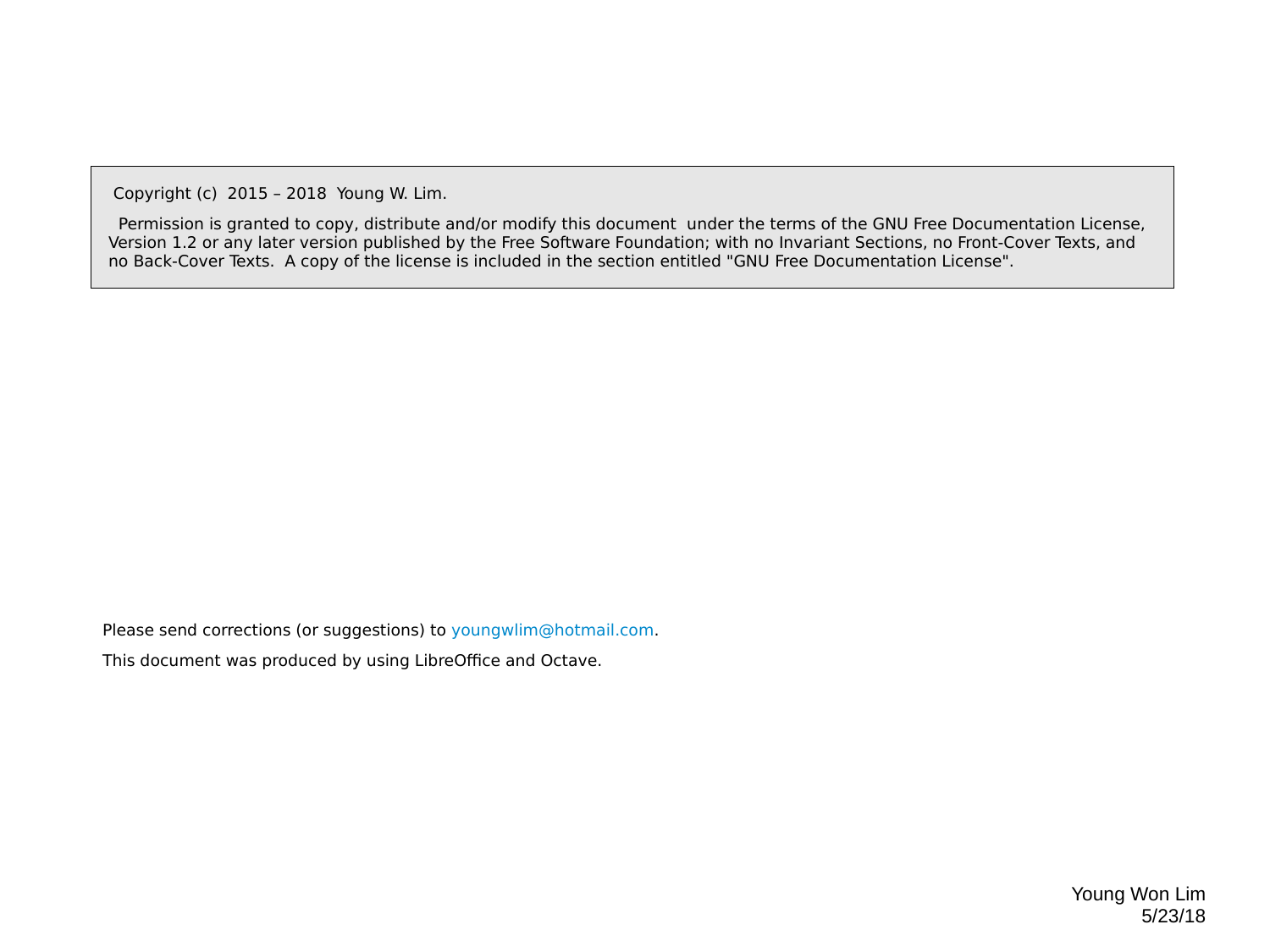graph coloring is a special case of graph labeling;

it is an assignment of labels (colors) to elements of a graph subject to certain constraints.

a **vertex coloring**  is a way of coloring the vertices of a graph such that no two adjacent vertices share the same color

an **edge coloring**  assigns a color to each edge so that no two adjacent edges share the same color

a **face coloring** of a planar graph assigns a color to each face or region so that no two faces that share a boundary have the same color.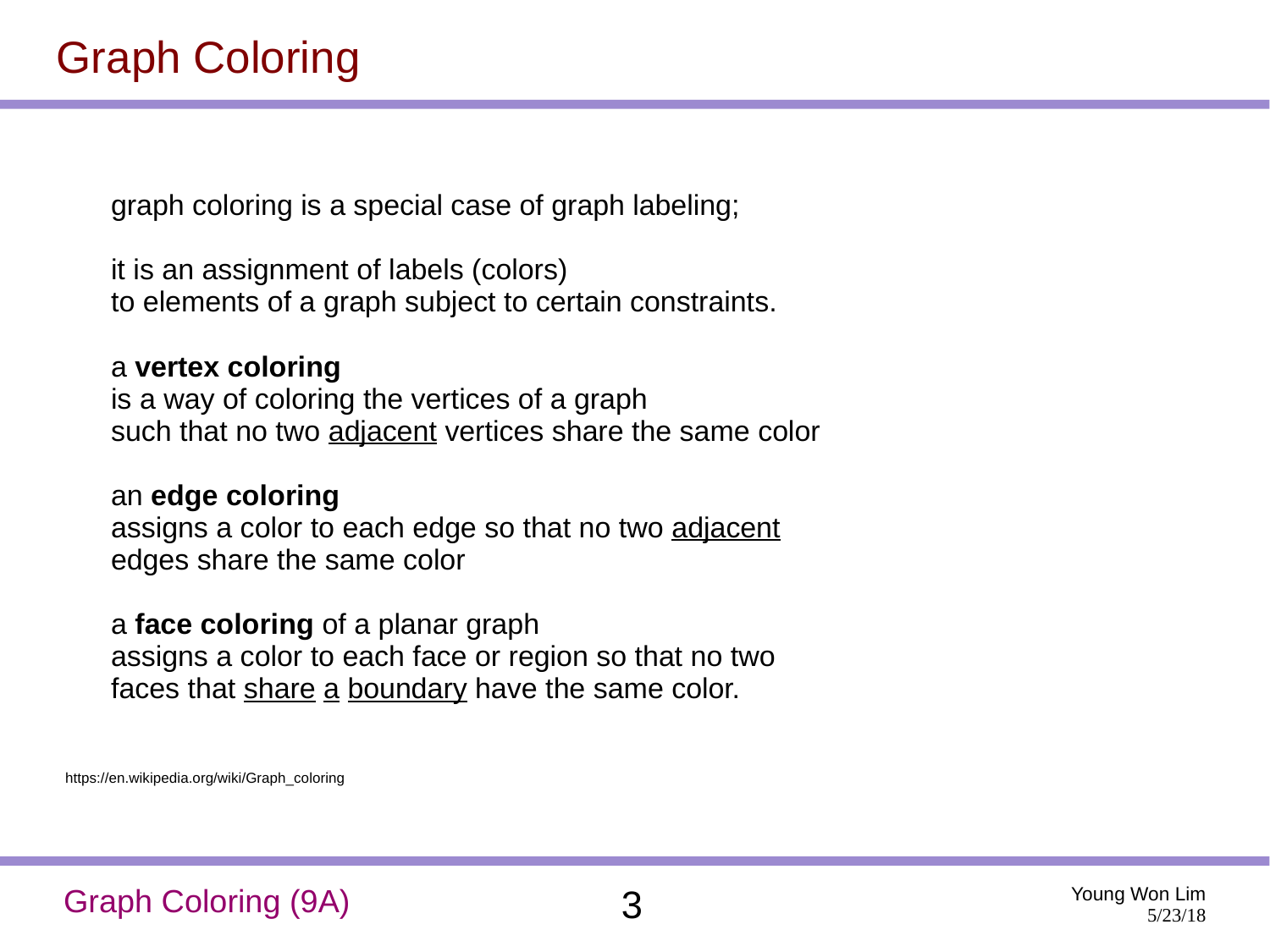an **edge coloring** of a graph is just a **vertex coloring** of its **line graph**,

a **face coloring** of a plane graph is just a **vertex coloring** of its **dual graph**.

However, non-vertex coloring problems are often stated and studied as is.

a graph coloring means almost always a **vertex coloring**.

Since a vertex with a loop could never be properly colored, a **loopless** graph is generally assumed.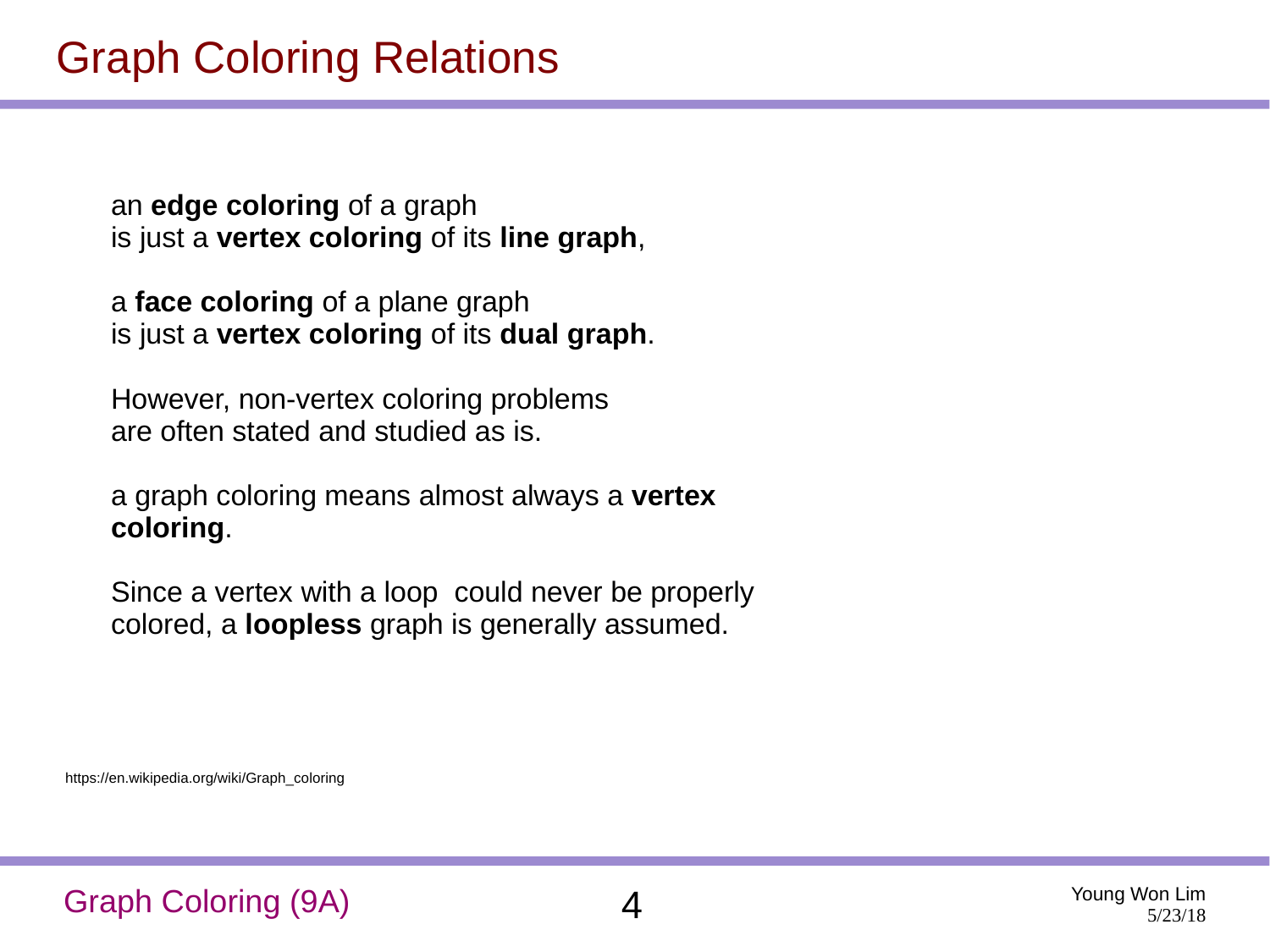**k-coloring** a coloring using at most **k colors**

**chromatic number**, **χ(G)** the smallest number of colors needed to color a graph **G**

A graph that can be assigned a (proper) **k-coloring** is **k-colorable**

A graph whose **chromatic number** is exactly **k** is **k-chromatic**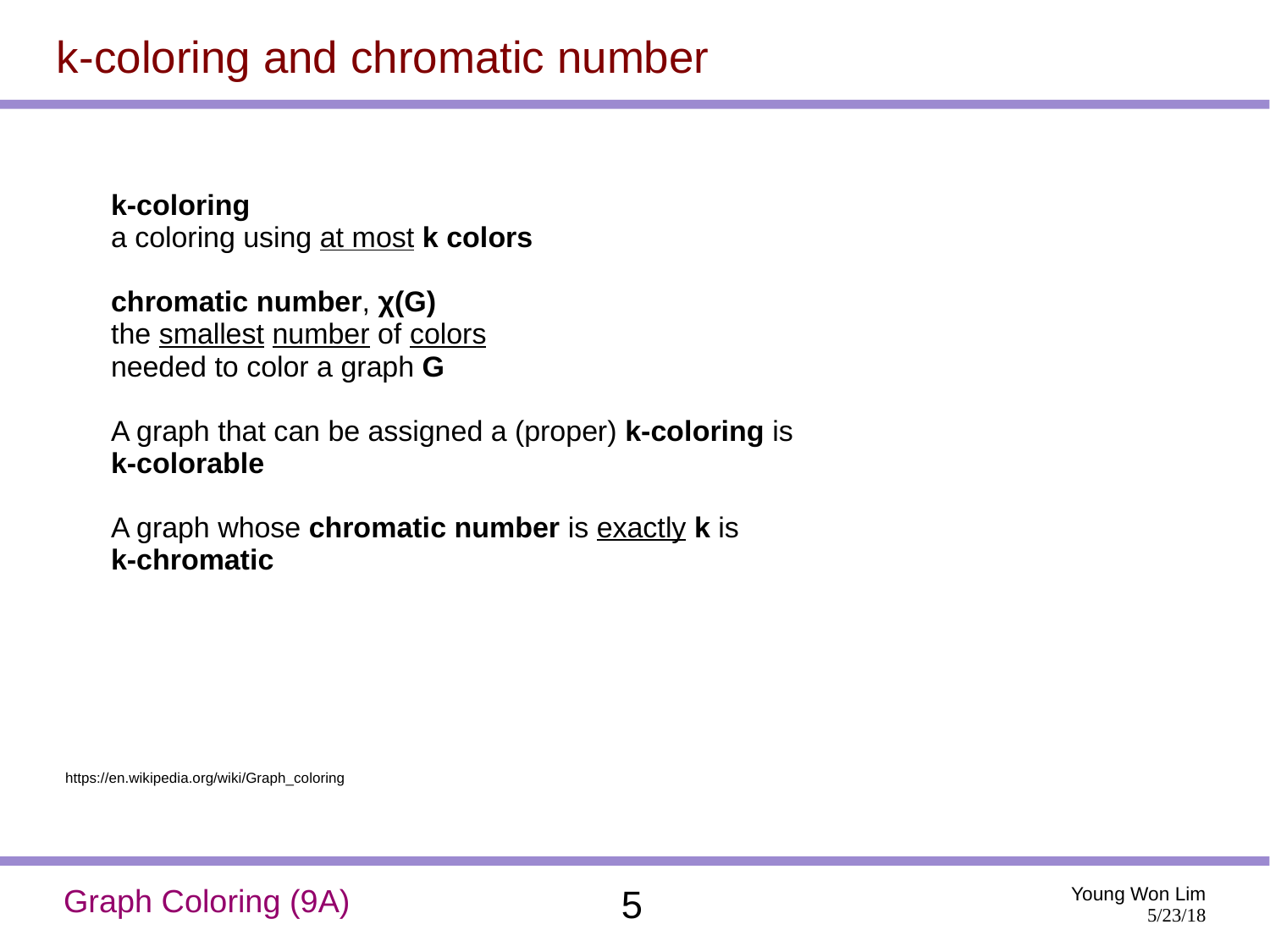A subset of vertices assigned to the same color is called a **color class**,

every such class forms an independent set.

a **k-coloring** is the same as a **partition** of the vertex set into **k** independent sets,

the terms **k-partite** and **k-colorable**  have the same meaning.

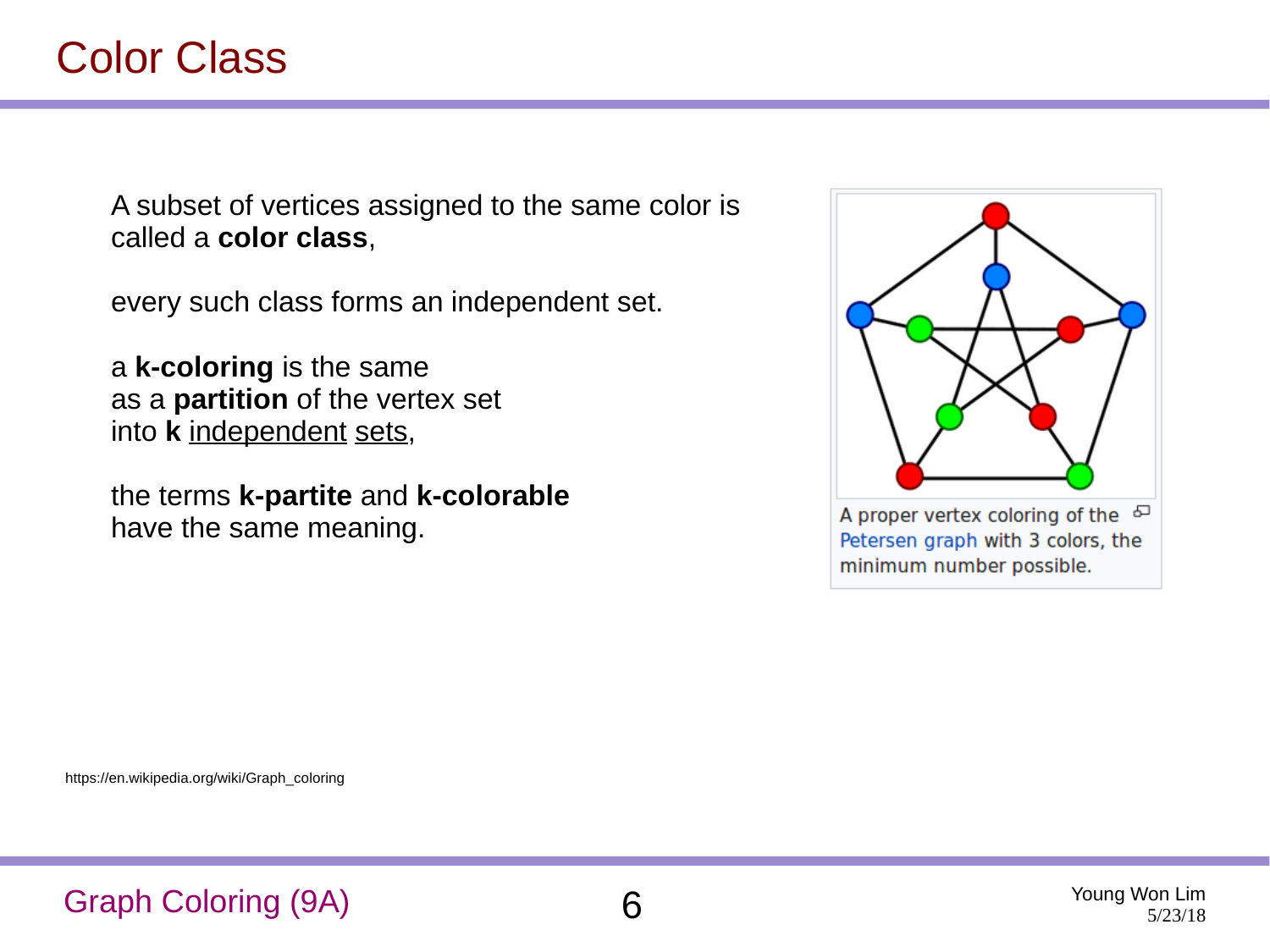a bipartite graph (or bigraph) is a graph whose vertices can be divided into two disjoint and independent sets U and V such that every edge connects a vertex in U to one in V.

Vertex sets U and V are usually called the parts of the graph.

Equivalently, a bipartite graph is a graph that does not contain any **odd-length cycles**.





https://en.wikipedia.org/wiki/Bipartite\_graph

### Graph Coloring (9A) 7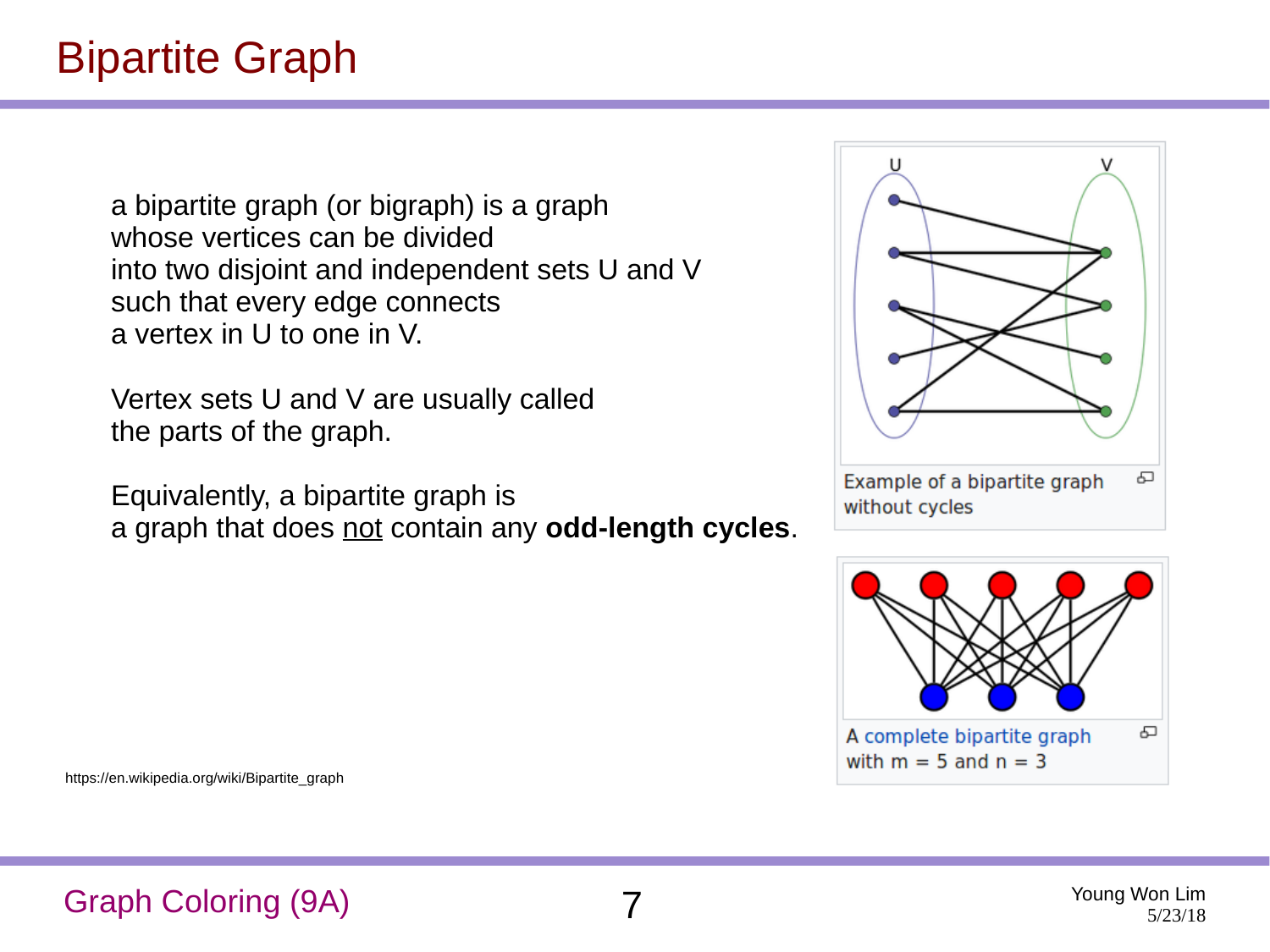## Bipartite Graph : 2-colorable

The two sets U and V may be thought of as a coloring of the graph with **two colors**:

if one colors all nodes in U blue, and all nodes in V green, each edge has endpoints of differing colors, as is required in the graph coloring problem.

In contrast, such a coloring is impossible in the case of a non-bipartite graph, such as a triangle: 3 colors





https://en.wikipedia.org/wiki/Bipartite\_graph

### Graph Coloring (9A) 8

Young Won Lim 5/23/18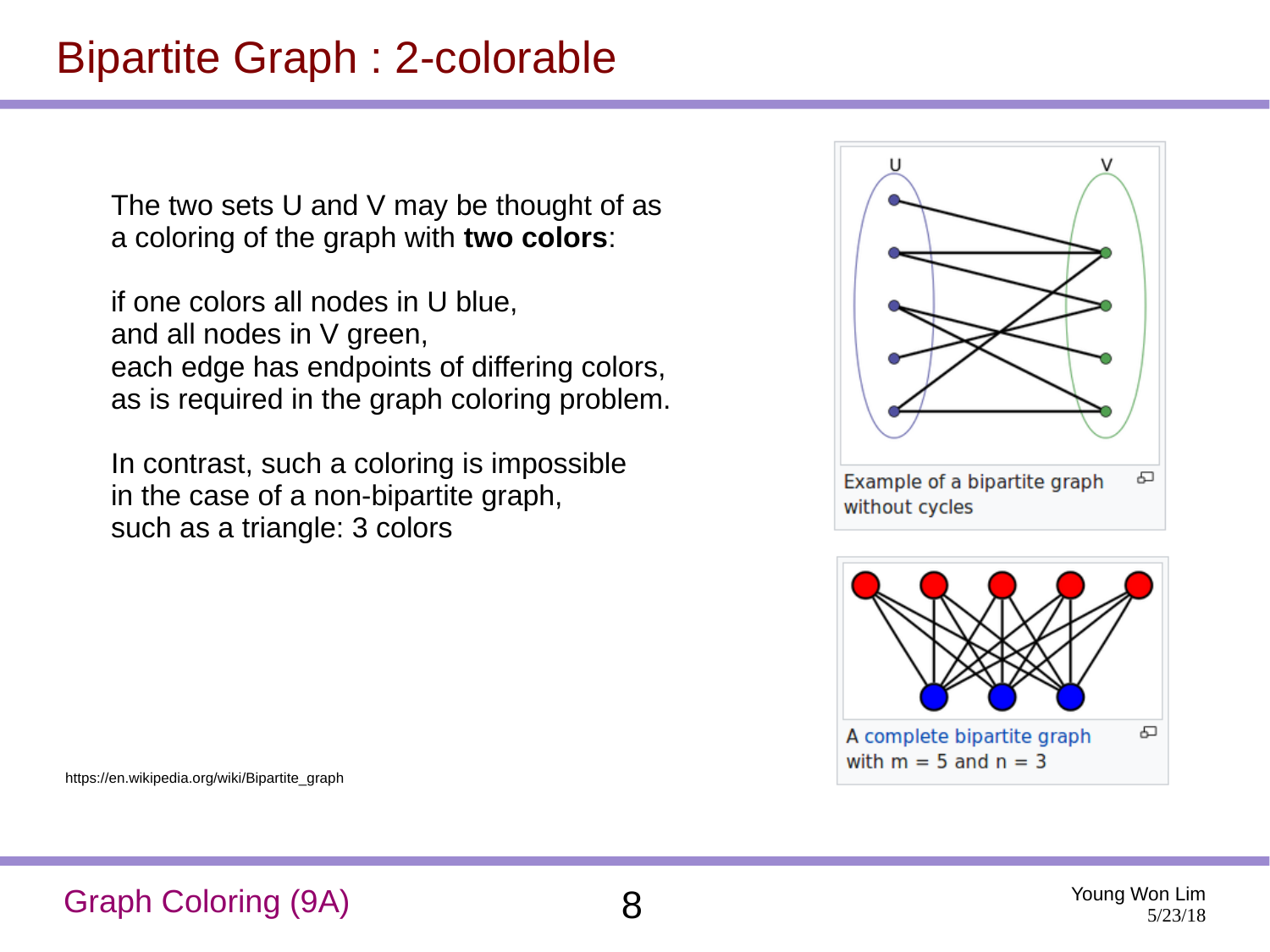## Bipartite Graph : degree sequence

The degree sum formula for a bipartite graph states that

$$
\sum_{v\in V} \deg(v) = \sum_{u\in U} \deg(u) = |E|\,.
$$

The degree sequence of a bipartite graph is the pair of lists each containing the degrees of the two parts U and V.

For example, the complete bipartite graph  $K_{3,5}$  has degree sequence (5,5,5), (3,3,3,3,3)

 $K_{5,3}$  has degree sequence (3,3,3,3,3), (5,5,5)





https://en.wikipedia.org/wiki/Bipartite\_graph